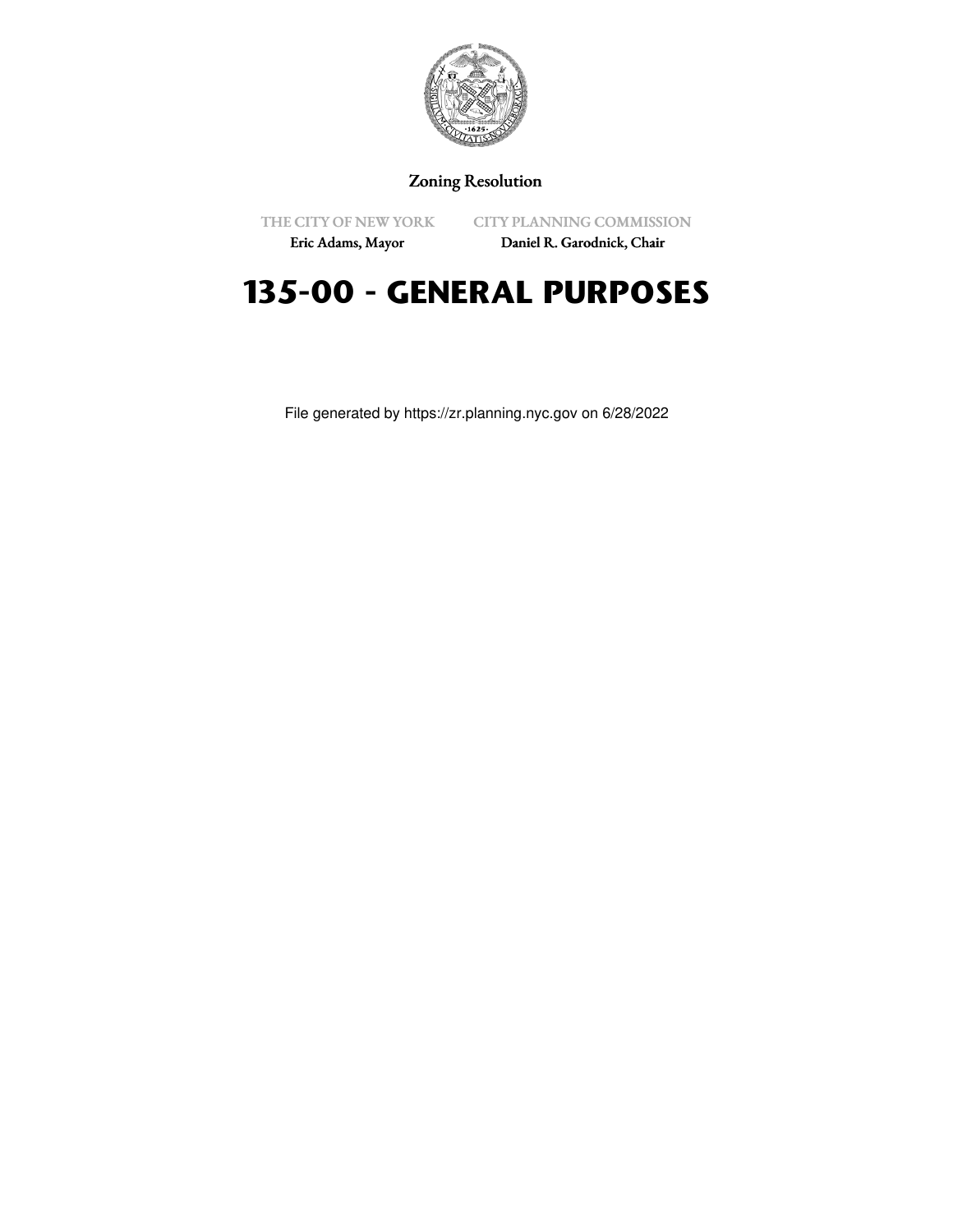#### **135-00 - GENERAL PURPOSES**

#### LAST AMENDED

The "Special Bay Street Corridor District" established in this Resolution is designed to promote and protect public health, safety and general welfare. These general goals include, among others, the following specific purposes:

- (a) to encourage well-designed buildings that complement the built character of the St. George, Stapleton and Tompkinsville neighborhoods;
- (b) to achieve a harmonious visual and functional relationship with the adjacent neighborhoods;
- (c) to maintain and reestablish physical and visual public access to the Stapleton neighborhood and to the waterfront;
- (d) to enhance neighborhood economic diversity by broadening the range of housing choices for residents at varied incomes;
- (e) to provide flexibility to attract new commercial and retail uses and support the existing businesses that define the area;
- (f) to create a livable community combining housing, retail and other uses throughout the district;
- (g) to create a walkable, urban streetscape environment through a mix of ground floor uses that connect the town centers of St. George and Stapleton;
- (h) to create a lively and attractive built environment that will provide daily amenities and services for the use and enjoyment of area residents, workers and visitors;
- (i) to provide flexibility of architectural design within limits established to assure adequate access of light and air to the street, and thus to encourage more attractive and economic building forms; and
- (j) to promote the most desirable use of land in accordance with a well-considered plan and thus conserve the value of land and buildings, and thereby protect the City's tax revenues.

## **135-01 - General Provisions**

#### LAST AMENDED

The provisions of this Chapter shall apply within the #Special Bay Street Corridor District#. The regulations of all other Chapters of this Resolution are applicable, except as superseded, supplemented or modified by the provisions of this Chapter. In the event of a conflict between the provisions of this Chapter and other regulations of this Resolution, the provisions of this Chapter shall control.

## **135-02 - District Plan and Maps**

#### LAST AMENDED

District maps are located in Appendix A of this Chapter and are hereby incorporated and made an integral part of this Resolution. They are incorporated for the purpose of specifying locations where special regulations and requirements, as set forth in the text of this Chapter, apply.

Map 1 - Special Bay Street Corridor District, Subdistricts and Subareas

Map 2 - Location of Visual Corridors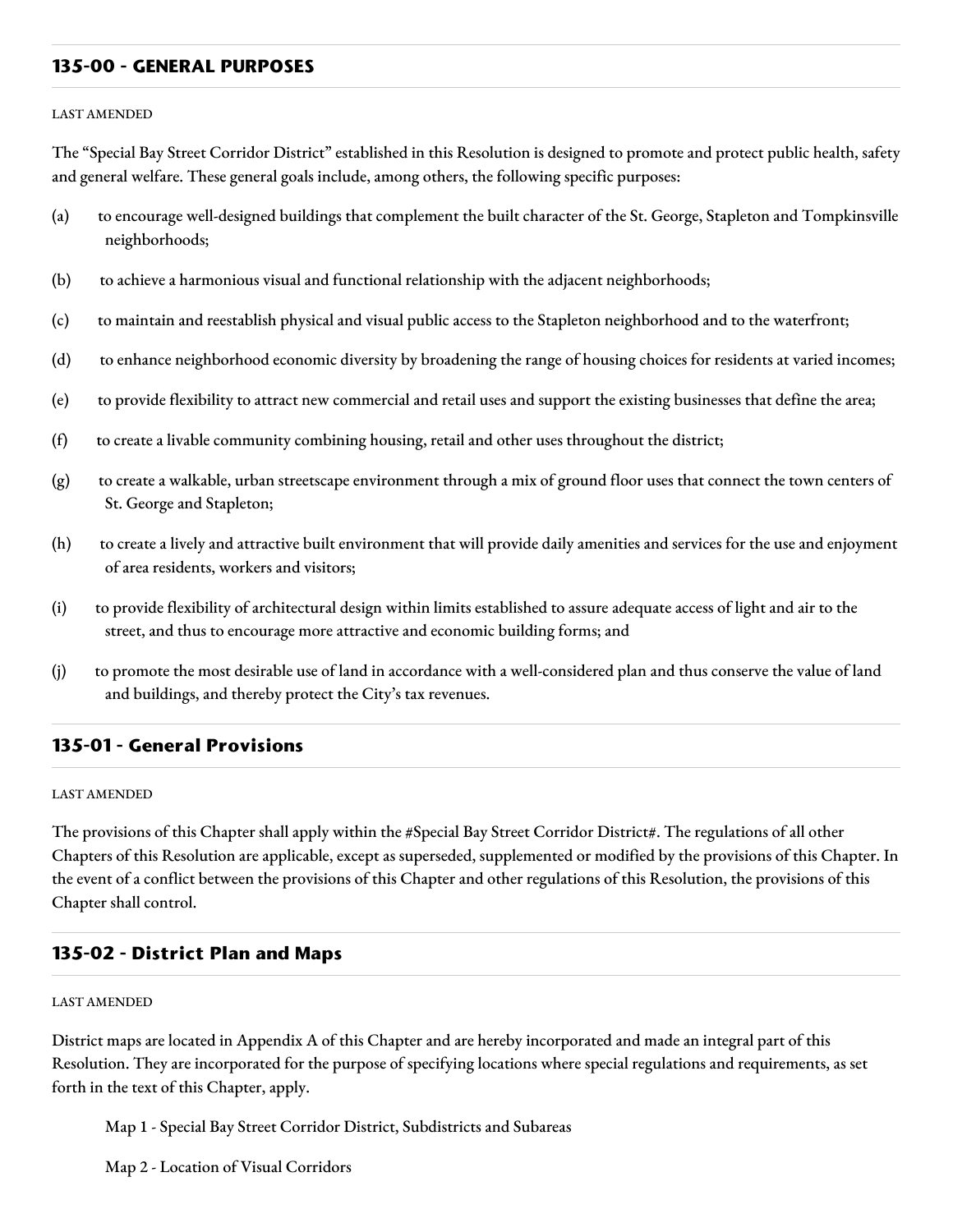## **135-025 - Applicability of Article VI, Chapter 6**

LAST AMENDED11/23/2021

For #transit-adjacent sites#, as defined in Section 66-11 (Definitions), in the event of a conflict between the provisions of this Chapter and the provisions of Article VI, Chapter 6 (Special Regulations Applying Around Mass Transit Stations), the provisions of Article VI, Chapter 6 shall control.

#### **135-03 - Subdistricts**

LAST AMENDED

In order to carry out the purposes and provisions of this Chapter, five subdistricts are established as follows:

Subdistrict A Subdistrict B Subdistrict C Subdistrict D Subdistrict E

Within Subdistrict B, subareas are established as follows:

Subarea B1 Subarea B2

Within Subdistrict D, subareas are established as follows:

Subarea D1 Subarea D2

The location and boundaries of these subdistricts are shown on Map 1 (Special Bay Street Corridor District and Subdistricts) in Appendix A of this Chapter.

## **135-04 - Applicability**

LAST AMENDED

#### **135-041 - Applicability of Article I, Chapter 2**

LAST AMENDED

The definition of "lower density growth management area" in Section 12-10 shall exclude all districts within the #Special Bay Street Corridor District#.